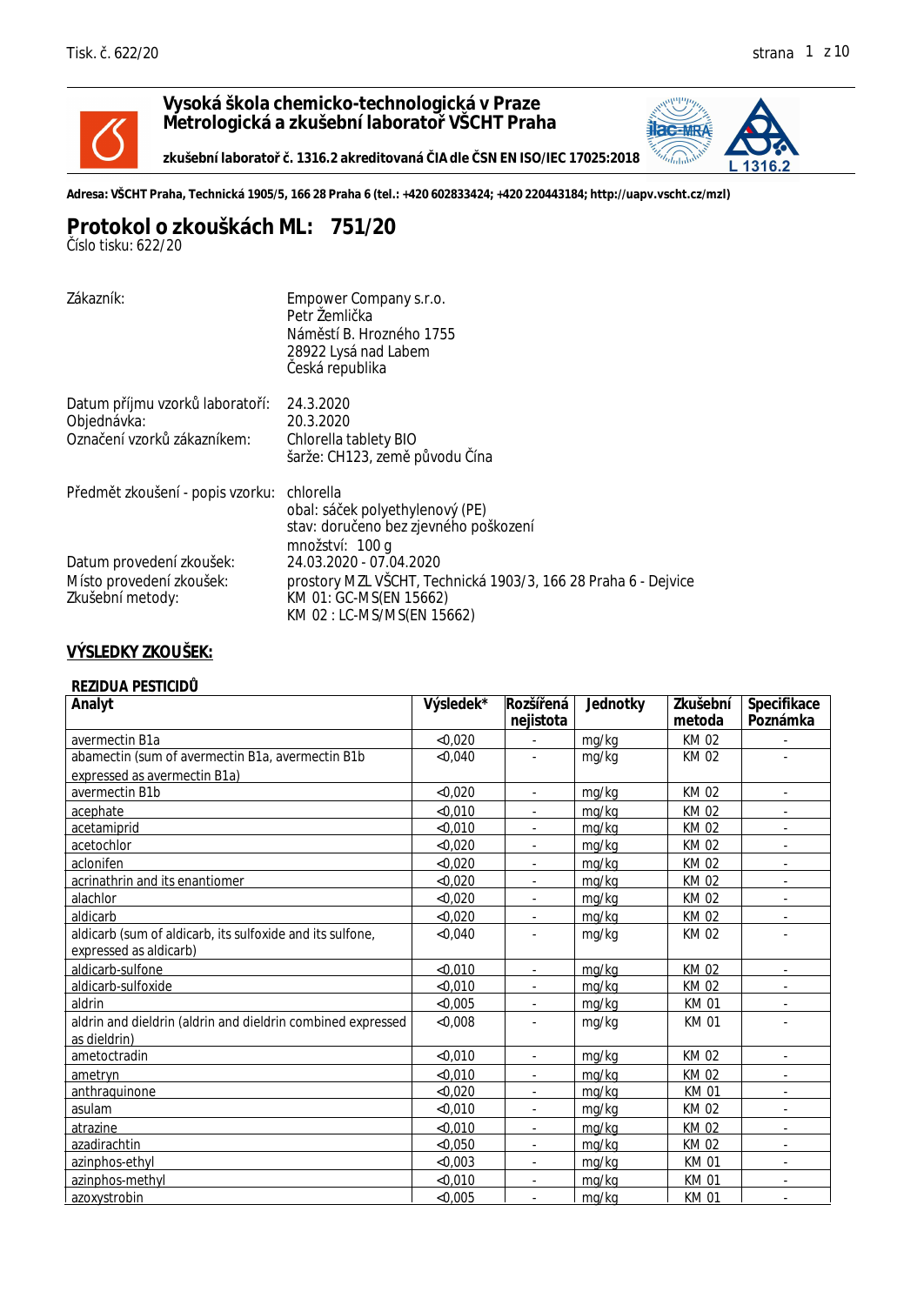| Analyt                                                    | Výsledek*          | Rozší ená                                            | Jednotky       | Zkušební                   | Specifikace                                |
|-----------------------------------------------------------|--------------------|------------------------------------------------------|----------------|----------------------------|--------------------------------------------|
|                                                           |                    | nejistota                                            |                | metoda                     | Poznámka                                   |
| benalaxyl including other mixtures of constituent isomers | < 0,010            |                                                      | mg/kg          | KM 02                      |                                            |
| including benalaxyl-M (sum of isomers)<br>bendiocarb      | < 0,010            |                                                      | mg/kg          | KM 02                      |                                            |
| benzalkonium chloride (mixture of                         | < 0.060            |                                                      | mg/kg          | <b>KM02</b>                | $\overline{\phantom{a}}$                   |
| alkylbenzyldimethylammonium chlorides with alkyl chain    |                    |                                                      |                |                            |                                            |
| lengths of C8, C10, C12, C14, C16 and C18)                |                    |                                                      |                |                            |                                            |
| benzalkonium chloride with alkyl chain lengths of C8      | < 0,010            |                                                      | mg/kg          | KM 02                      |                                            |
| benzalkonium chloride with alkyl chain lengths of C10     | < 0,010            |                                                      | mg/kg          | <b>KM02</b>                |                                            |
| benzalkonium chloride with alkyl chain lengths of C12     | < 0,010            |                                                      | mg/kg          | KM 02                      |                                            |
| benzalkonium chloride with alkyl chain lengths of C14     | < 0,010            | ä,                                                   | mg/kg          | KM 02                      | $\blacksquare$                             |
| benzalkonium chloride with alkyl chain lengths of C16     | < 0,010            | ä,                                                   | mg/kg          | <b>KM02</b>                | $\overline{\phantom{a}}$                   |
| benzalkonium chloride with alkyl chain lengths of C18     | < 0,010            |                                                      | mg/kg          | KM 02                      | $\overline{\phantom{a}}$                   |
| benzovindiflupyr                                          | < 0,020            |                                                      | mg/kg          | <b>KM02</b>                |                                            |
| bifenthrin (sum of isomers)                               | < 0,005            | ä,                                                   | mg/kg          | <b>KM01</b>                | $\sim$                                     |
| bitertanol (sum of isomers)                               | < 0,020            |                                                      | mg/kg          | <b>KM02</b>                | $\overline{\phantom{a}}$                   |
| bixafen                                                   | < 0,010            |                                                      | mg/kg          | <b>KM02</b>                |                                            |
| boscalid                                                  | < 0,010            |                                                      | mg/kg          | KM 02                      |                                            |
| bromacil                                                  | < 0,010            |                                                      | mg/kg          | <b>KM02</b>                |                                            |
| bromophos-ethyl                                           | < 0,010            |                                                      | mg/kg          | <b>KM01</b>                | $\sim$                                     |
| bromophos-methyl                                          | < 0,001            | ä,                                                   | mg/kg          | <b>KM01</b>                | $\overline{\phantom{a}}$                   |
| bromopropylate                                            | < 0,001            |                                                      | mg/kg          | <b>KM01</b>                | $\overline{\phantom{a}}$                   |
| bromuconazole (sum of diasteroisomers)                    | < 0,020            |                                                      | mg/kg          | <b>KM02</b>                |                                            |
| bupirimate                                                | < 0,001            | ä,                                                   | mg/kg          | <b>KM01</b>                | $\sim$                                     |
| buprofezin<br>cadusafos                                   | < 0,010<br>< 0,010 |                                                      | mg/kg          | <b>KM02</b><br><b>KM02</b> | $\sim$                                     |
|                                                           | < 0,010            |                                                      | mg/kg          | KM 02                      |                                            |
| carbaryl<br>carbendazim                                   | < 0,010            |                                                      | mg/kg<br>mg/kg | KM 02                      | $\overline{\phantom{a}}$<br>$\blacksquare$ |
| carbendazim and benomyl (sum of benomyl and               | < 0,010            |                                                      | mg/kg          | <b>KM02</b>                |                                            |
| carbendazim expressed as carbendazim)                     |                    |                                                      |                |                            |                                            |
| carbofuran (sum of carbofuran (including any carbofuran   | < 0,020            | ä,                                                   | mg/kg          | <b>KM02</b>                | $\overline{\phantom{a}}$                   |
| generated from carbosulfan, benfuracarb or furathiocarb)  |                    |                                                      |                |                            |                                            |
| and 3-OH carbofuran expressed as carbofuran)              |                    |                                                      |                |                            |                                            |
| carbofuran                                                | < 0,010            |                                                      | mg/kg          | <b>KM02</b>                | $\overline{\phantom{a}}$                   |
| carbofuran 3-hydroxy                                      | < 0,010            |                                                      | mg/kg          | <b>KM02</b>                |                                            |
| carbophenothion                                           | < 0,010            |                                                      | mg/kg          | <b>KM01</b>                |                                            |
| chinomethionat (aka quinomethionate)                      | $\overline{0.001}$ |                                                      | mg/kg          | <b>KM01</b>                | $\bar{\phantom{a}}$                        |
| chlorantraniliprole (DPX E-2Y45)                          | < 0,020            | $\blacksquare$                                       | mg/kg          | <b>KM02</b>                | $\blacksquare$                             |
| chlorbufam                                                | < 0, 20            |                                                      | mg/kg          | KM 02                      |                                            |
| chlordane (sum of cis- and trans-chlordane)               | < 0,010            | $\overline{\phantom{a}}$                             | mg/kg          | <b>KM01</b>                | $\overline{\phantom{a}}$                   |
| chlordane, cis-isomer                                     | < 0,003            | ÷,                                                   | mg/kg          | <b>KM01</b>                | $\overline{\phantom{a}}$                   |
| chlordane, trans-isomer                                   | < 0,005            |                                                      | mg/kg          | <b>KM01</b>                | $\overline{\phantom{a}}$                   |
| chlorfenapyr                                              | < 0,003            |                                                      | mg/kg          | <b>KM01</b>                | $\overline{\phantom{a}}$                   |
| chlorfenvinphos                                           | < 0,003            |                                                      | mg/kg          | <b>KM01</b>                | $\blacksquare$                             |
| chlorfluazuron                                            | < 0,010            |                                                      | mg/kg          | <b>KM02</b>                |                                            |
| chloridazon                                               | < 0,010            |                                                      | mg/kg          | KM 02                      | $\mathcal{L}$                              |
| chlorobenzilate                                           | < 0,001            |                                                      | mg/kg          | <b>KM01</b>                | $\overline{\phantom{a}}$                   |
| chlorothalonil                                            | < 0,005            | ÷.                                                   | mg/kg          | <b>KM01</b>                | $\omega$                                   |
| chlorotoluron                                             | < 0,010<br>< 0,010 | $\overline{\phantom{a}}$                             | mg/kg<br>mg/kg | KM 02                      | $\blacksquare$                             |
| chloroxuron<br>chlorpropham                               | $<$ 0,10           | $\overline{\phantom{a}}$<br>$\overline{\phantom{a}}$ | mg/kg          | KM 02<br><b>KM02</b>       | $\blacksquare$<br>$\blacksquare$           |
| chlorpyrifos                                              | < 0,005            | ä,                                                   | mg/kg          | KM 01                      | $\overline{\phantom{a}}$                   |
| chlorpyrifos-methyl                                       | < 0,005            |                                                      | mg/kg          | <b>KM01</b>                | $\overline{\phantom{a}}$                   |
| chlorsulfuron                                             | < 0,020            |                                                      | mg/kg          | <b>KM02</b>                |                                            |
| chlozolinate                                              | < 0,010            |                                                      | mg/kg          | <b>KM01</b>                | ÷,                                         |
| clofentezine                                              | < 0,010            |                                                      | mg/kg          | <b>KM02</b>                |                                            |
| clomazone                                                 | < 0,010            | $\overline{\phantom{a}}$                             | mg/kg          | KM 02                      | $\mathcal{L}$                              |
| clothianidin                                              | < 0,020            | $\overline{\phantom{a}}$                             | mg/kg          | KM 02                      | $\blacksquare$                             |
| cyanazine                                                 | < 0,010            | $\overline{\phantom{a}}$                             | mg/kg          | KM 02                      | $\blacksquare$                             |
| cyazofamid                                                | < 0,010            | ÷,                                                   | mg/kg          | <b>KM02</b>                | $\blacksquare$                             |
| cyflufenamid: sum of cyflufenamid (Z-isomer) and its      | < 0,010            |                                                      | mg/kg          | KM 02                      | ÷.                                         |
| E-isomer                                                  |                    |                                                      |                |                            |                                            |
| cyfluthrin, beta-isomer                                   | < 0,005            | $\blacksquare$                                       | mg/kg          | <b>KM01</b>                | $\overline{\phantom{a}}$                   |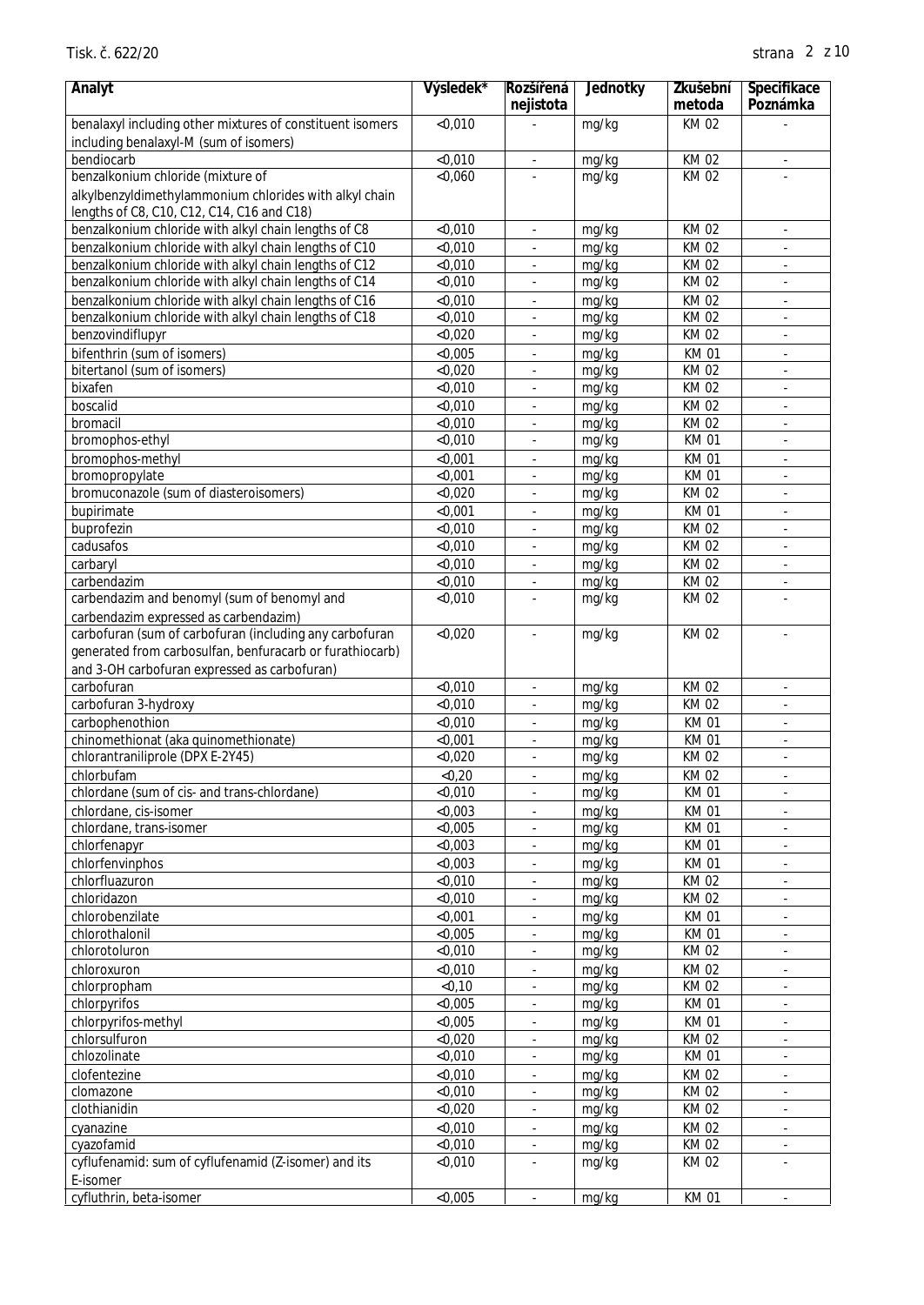| Analyt                                                  | Výsledek*          | Rozší ená<br>nejistota   | Jednotky       | Zkušební<br>metoda   | Specifikace<br>Poznámka                         |
|---------------------------------------------------------|--------------------|--------------------------|----------------|----------------------|-------------------------------------------------|
| cyhalofop-butyl                                         | < 0,020            | L.                       | mg/kg          | KM 02                | $\overline{\phantom{a}}$                        |
| cymoxanil                                               | < 0,010            | $\overline{\phantom{a}}$ | mg/kg          | KM 02                | $\overline{\phantom{a}}$                        |
| cypermethrin (cypermethrin including other mixtures of  | < 0,005            |                          | mg/kg          | <b>KM01</b>          |                                                 |
| constituent isomers (sum of isomers))                   |                    |                          |                |                      |                                                 |
| cyphenothrin                                            | < 0,050            | ÷,                       | mg/kg          | <b>KM02</b>          | $\overline{\phantom{a}}$                        |
| cyproconazole                                           | < 0,020            | ÷,                       | mg/kg          | KM 02                | $\overline{\phantom{a}}$                        |
| cyprodinil                                              | < 0,003            |                          | mg/kg          | <b>KM01</b>          | ÷,                                              |
| DDT (sum of p,p'-DDT, o,p'-DDT, p-p'-DDE and p,p'-TDE   | < 0,050            |                          | mg/kg          | <b>KM01</b>          |                                                 |
| (DDD) expressed as DDT)                                 |                    |                          |                |                      |                                                 |
| DDD, o,p'-isomer                                        | < 0,001            | ÷,                       | mg/kg          | <b>KM01</b>          | $\blacksquare$                                  |
| DDD (TDE), p,p'-isomer                                  | < 0,001            | $\overline{\phantom{a}}$ | mg/kg          | <b>KM01</b>          | $\blacksquare$                                  |
| DDE, o,p'-isomer                                        | < 0,001            | ÷,                       | mg/kg          | <b>KM01</b>          | $\overline{\phantom{a}}$                        |
| DDE, p-p <sup>-</sup> -isomer                           | < 0,001            | ÷,                       | mg/kg          | <b>KM01</b>          |                                                 |
| DDT, o,p <sup>-</sup> -isomer                           | < 0,001            |                          | mg/kg          | <b>KM01</b>          |                                                 |
| DDT, p,p <sup>-</sup> -isomer                           | $<$ 0,050          | ÷,                       | mg/kg          | <b>KM01</b>          | $\overline{\phantom{a}}$                        |
| <b>DEET</b>                                             | < 0,020            |                          | mg/kg          | <b>KM02</b>          | ÷.                                              |
| deltamethrin (cis-deltamethrin)                         | < 0,010            |                          | mg/kg          | <b>KM01</b>          | ÷.                                              |
| demeton-S-methyl                                        | < 0,010            |                          | mg/kg          | KM 02                |                                                 |
| desmedipham                                             | $<$ 0,010          | ÷,                       | mg/kg          | <b>KM02</b>          | $\overline{\phantom{a}}$                        |
| desmetryn                                               | < 0,010            | $\blacksquare$           | mg/kg          | <b>KM02</b>          | $\blacksquare$                                  |
| diafenthiuron                                           | < 0, 10            | ÷,                       | mg/kg          | KM 02                | $\overline{\phantom{a}}$                        |
| diazinon                                                | < 0,003            |                          | mg/kg          | <b>KM01</b>          |                                                 |
| dichlobenil                                             | < 0,001            |                          | mg/kg          | <b>KM01</b>          |                                                 |
| dichlofluanid                                           | $<$ 0,010          | ÷,                       | mg/kg          | <b>KM01</b>          | ÷.                                              |
| dichlofluanid metabolite: DMSA                          | < 0,010            |                          | mg/kg          | <b>KM02</b>          | $\overline{\phantom{a}}$                        |
| dichlormid                                              | < 0,010            |                          | mg/kg          | <b>KM02</b>          | ÷.                                              |
| dichlorvos                                              | < 0,001            |                          | mg/kg          | <b>KM01</b>          |                                                 |
| diclofop-methyl                                         | < 0,005            | ÷,                       | mg/kg          | <b>KM01</b>          | $\overline{\phantom{a}}$                        |
| dicloran                                                | < 0,005            | $\overline{\phantom{a}}$ | mg/kg          | <b>KM01</b>          | $\blacksquare$                                  |
| dicrotophos                                             | < 0,010            | $\overline{\phantom{a}}$ | mg/kg          | KM 02                | $\overline{\phantom{a}}$                        |
| didecyldimethylammonium chloride with alkyl chain       | < 0,010            |                          | mg/kg          | KM 02                |                                                 |
| lengths of C10                                          |                    |                          |                |                      |                                                 |
| dieldrin<br>diethofencarb                               | < 0,003<br>< 0,010 | $\sim$                   | mg/kg          | <b>KM01</b><br>KM 02 | $\overline{\phantom{a}}$                        |
|                                                         |                    |                          | mg/kg          |                      |                                                 |
| difenoconazole                                          | < 0,005<br>< 0,020 | ÷,                       | mg/kg          | <b>KM01</b><br>KM 02 | ÷.                                              |
| diflubenzuron<br>diflufenican                           | < 0,020            | ÷,                       | mg/kg<br>mg/kg | KM 02                |                                                 |
|                                                         | < 0,010            |                          |                | <b>KM02</b>          |                                                 |
| dimethachlor<br>dimethenamid                            | < 0,010            | $\blacksquare$<br>÷,     | mg/kg          | KM 02                | $\blacksquare$<br>$\overline{\phantom{a}}$      |
| dimethoate                                              | < 0,010            |                          | mg/kg          | KM 02                |                                                 |
| dimethomorph (sum of isomers)                           | < 0,010            | ÷,<br>$\blacksquare$     | mg/kg<br>mg/kg | KM 02                | $\overline{\phantom{a}}$<br>$\bar{\phantom{a}}$ |
| dimoxystrobin                                           | < 0,010            | $\sim$                   | mg/kg          | KM 02                | $\blacksquare$                                  |
| diniconazole (sum of isomers)                           | < 0,010            | ä,                       | mg/kg          | KM 02                | $\blacksquare$                                  |
| dinotefuran                                             | < 0,020            |                          | mg/kg          | KM 02                | $\overline{\phantom{a}}$                        |
| diphenylamine                                           | < 1, 0             |                          | mg/kg          | <b>KM01</b>          |                                                 |
| disulfoton (sum of disulfoton, disulfoton sulfoxide and | < 0,040            |                          | mg/kg          | KM 02                |                                                 |
| disulfoton sulfone expressed as disulfoton)             |                    |                          |                |                      |                                                 |
| disulfoton                                              | < 0.020            | $\blacksquare$           | mg/kg          | KM 02                | $\blacksquare$                                  |
| disulfoton-sulfone                                      | < 0.010            | $\overline{\phantom{a}}$ | mg/kg          | KM 02                | $\overline{\phantom{a}}$                        |
| disulfoton-sulfoxide                                    | < 0,010            | $\Box$                   | mg/kg          | KM 02                | $\bar{\phantom{a}}$                             |
| diuron                                                  | < 0,020            | ÷,                       | mg/kg          | KM 02                | $\blacksquare$                                  |
| dodine                                                  | < 0,020            |                          | mg/kg          | KM 02                | $\blacksquare$                                  |
| empenthrin                                              | < 0,010            |                          | mg/kg          | KM 02                | $\overline{\phantom{a}}$                        |
| endosulfan (sum of alpha- and beta-isomers and          | < 0,025            |                          | mg/kg          | KM 01                |                                                 |
| endosulfan-sulphate expresses as endosulfan)            |                    |                          |                |                      |                                                 |
| endosulfan alpha-isomer                                 | < 0,010            | $\blacksquare$           | mg/kg          | <b>KM01</b>          | $\blacksquare$                                  |
| endosulfan beta-isomer                                  | < 0,010            | ÷,                       | mg/kg          | <b>KM01</b>          | $\overline{\phantom{a}}$                        |
| endosulfan-sulphate                                     | < 0,003            | $\overline{\phantom{a}}$ | mg/kg          | <b>KM01</b>          | $\overline{\phantom{a}}$                        |
| EPN                                                     | < 0,050            | $\Box$                   | mg/kg          | KM 02                | ÷,                                              |
| endrin                                                  | < 0,005            | ÷,                       | mg/kg          | <b>KM01</b>          | $\overline{\phantom{a}}$                        |
| epoxiconazole                                           | < 0,010            |                          | mg/kg          | KM 02                | $\blacksquare$                                  |
| ethametsulfuron-methyl                                  | < 0,010            | $\blacksquare$           | mg/kg          | KM 02                | $\blacksquare$                                  |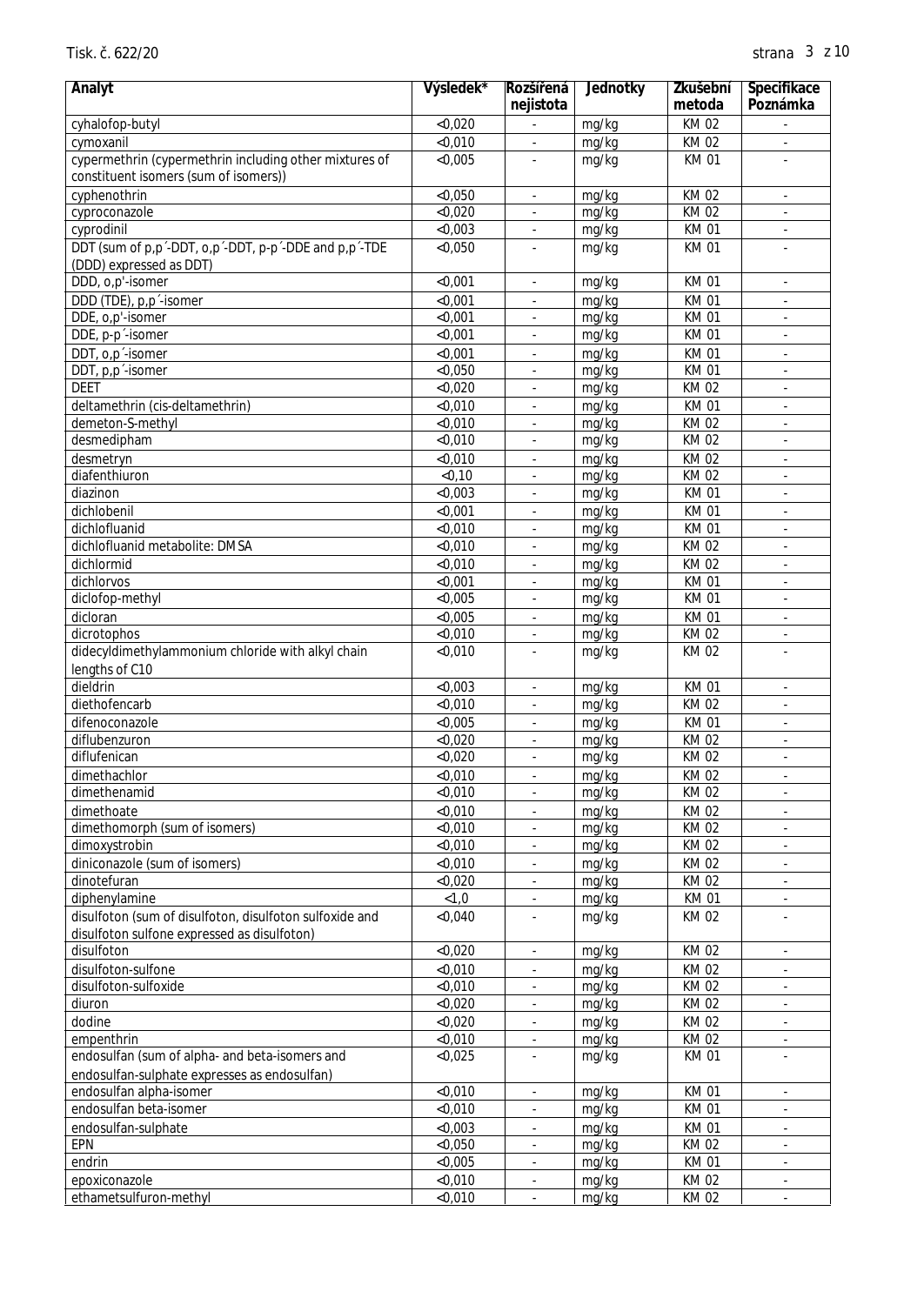| Analyt                                                        | Výsledek* | Rozší ená<br>nejistota   | Jednotky | Zkušební<br>metoda | Specifikace<br>Poznámka  |
|---------------------------------------------------------------|-----------|--------------------------|----------|--------------------|--------------------------|
| ethiofencarb                                                  | < 0,010   |                          | mg/kg    | <b>KM02</b>        |                          |
| ethion                                                        | < 0,003   | ä,                       | mg/kg    | <b>KM01</b>        | ÷,                       |
| ethirimol                                                     | < 0,010   |                          | mg/kg    | <b>KM02</b>        | ۰                        |
| ethofumesate                                                  | < 0,010   |                          | mg/kg    | <b>KM02</b>        |                          |
| ethoprophos                                                   | < 0,001   | ä,                       | mg/kg    | <b>KM01</b>        | ä,                       |
| etofenprox                                                    | < 0,010   |                          | mg/kg    | <b>KM02</b>        | ä,                       |
| etoxazole                                                     | < 0,010   |                          | mg/kg    | <b>KM02</b>        |                          |
| etrimfos                                                      | < 0,003   |                          | mg/kg    | <b>KM01</b>        |                          |
| famoxadone                                                    | < 0,002   | ä,                       | mg/kg    | <b>KM02</b>        | ÷.                       |
| fenamidone                                                    | < 0.001   | ä,                       | mg/kg    | <b>KM01</b>        | ä,                       |
| fenamiphos (sum of fenamiphos and its sulphoxide and          | < 0,030   |                          | mg/kg    | <b>KM02</b>        | ä,                       |
| sulphone expressed as fenamiphos)                             |           |                          |          |                    |                          |
| fenamiphos                                                    | < 0,010   |                          | mg/kg    | KM 02              | ä,                       |
| fenamiphos-sulfone                                            | < 0,010   |                          | mg/kg    | <b>KM02</b>        | ä,                       |
| fenamiphos-sulfoxide                                          | < 0,010   |                          | mg/kg    | <b>KM02</b>        | ä,                       |
| fenarimol                                                     | $<$ 0,001 |                          | mg/kg    | <b>KM01</b>        |                          |
| fenazaquin                                                    | < 0,010   |                          | mg/kg    | <b>KM02</b>        |                          |
| fenbuconazole                                                 | < 0,010   |                          | mg/kg    | <b>KM02</b>        | ä,                       |
| fenbutatin oxide                                              | < 0,020   |                          | mg/kg    | <b>KM02</b>        | ÷.                       |
| fenchlorphos                                                  | < 0,010   | ä,                       | mg/kg    | <b>KM01</b>        | ä,                       |
| fenhexamid                                                    | < 0,020   |                          | mg/kg    | <b>KM02</b>        | ۰                        |
| fenitrothion                                                  | $<$ 0,001 |                          | mg/kg    | <b>KM01</b>        |                          |
| fenoxaprop - P                                                | < 0,050   |                          | mg/kg    | <b>KM02</b>        | ä,                       |
| fenoxaprop-P-ethyl                                            | < 0,010   |                          | mg/kg    | <b>KM02</b>        | ä,                       |
| fenoxycarb                                                    | < 0,005   |                          | mg/kg    | <b>KM01</b>        |                          |
| fenpropathrin                                                 | < 0,020   |                          | mg/kg    | <b>KM02</b>        |                          |
| fenpropidin (sum of fenpropidin and its salts, expressed as   | < 0,010   |                          | mg/kg    | <b>KM02</b>        |                          |
| fenpropidin)                                                  |           |                          |          |                    |                          |
| fenpropimorph (sum of isomers)                                | < 0,010   | ä,                       | mg/kg    | <b>KM02</b>        | ÷,                       |
| fenpyrazamine                                                 | < 0,010   |                          | mg/kg    | <b>KM02</b>        | $\blacksquare$           |
| fenpyroximate                                                 | < 0,010   |                          | mg/kg    | <b>KM02</b>        |                          |
| fensulfothion                                                 | < 0,010   |                          | mg/kg    | <b>KM02</b>        | ä,                       |
| fensulfothion oxon                                            | < 0,010   |                          | mg/kg    | <b>KM02</b>        | ä,                       |
| fensulfothion PO-sulfone                                      | < 0,010   |                          | mg/kg    | <b>KM02</b>        |                          |
| fensulfothion sulfone                                         | < 0.010   |                          | mg/kg    | <b>KM02</b>        | ÷,                       |
| fenthion                                                      | < 0,020   |                          | mg/kg    | <b>KM02</b>        | ä,                       |
| fenthion (fenthion and its oxigen analogue, their sulfoxides  | < 0,070   | ä,                       | mg/kg    | KM 02              |                          |
| and sulfone expressed as parent)                              |           |                          |          |                    |                          |
| fenthion-oxon                                                 | < 0,010   | $\overline{\phantom{a}}$ | mg/kg    | KM 02              | ۰                        |
| fenthion-oxon-sulfone                                         | < 0,010   | $\overline{\phantom{a}}$ | mg/kg    | KM 02              | $\overline{\phantom{a}}$ |
| fenthion-oxon-sulfoxide                                       | < 0,010   | $\overline{\phantom{a}}$ | mg/kg    | KM 02              | $\overline{\phantom{a}}$ |
| fenthion-sulfone                                              | < 0,010   | $\overline{\phantom{a}}$ | mg/kg    | KM 02              | ÷,                       |
| fenthion-sulfoxide                                            | < 0,010   | ٠                        | mg/kg    | KM 02              | ۰                        |
| fenvalerate (any ratio of constituent isomers (RR, SS, RS &   | < 0,005   |                          | mg/kg    | <b>KM01</b>        | ä,                       |
| SR))                                                          |           |                          |          |                    |                          |
| fipronil                                                      | < 0,020   | ÷.                       | mg/kg    | KM 02              | ÷.                       |
| flonicamid                                                    | < 0,020   | $\overline{\phantom{a}}$ | mg/kg    | KM 02              | ÷,                       |
| florasulam                                                    | < 0,010   | ۰                        | mg/kg    | KM 02              | ۰                        |
| fluacrypyrim                                                  | < 0,010   | ÷                        | mg/kg    | KM 02              | ۰                        |
| fluazifop                                                     | < 0,020   | $\overline{\phantom{a}}$ | mg/kg    | KM 02              | ä,                       |
| fluazifop-P (sum of all the constituent isomers of fluazifop, | < 0,020   |                          | mg/kg    | KM 02              | ä,                       |
| its esters and its conjugates, expressed as fluazifop)        |           |                          |          |                    |                          |
| fluazifop-P-butyl                                             | < 0,010   |                          | mg/kg    | KM 02              | $\overline{\phantom{a}}$ |
| flucythrinate                                                 | < 0,003   | ÷.                       | mg/kg    | <b>KM01</b>        | ä,                       |
| fludioxonil                                                   | < 0,003   | ÷.                       | mg/kg    | <b>KM01</b>        | ä,                       |
| fluensulfon                                                   | $<$ 0,10  | ÷,                       | mg/kg    | KM 02              | $\blacksquare$           |
| flufenacet                                                    | < 0,010   | ۰                        | mg/kg    | KM 02              | ۰                        |
| flufenoxuron                                                  | < 0,010   |                          | mg/kg    | KM 02              | ۰                        |
| flumioxazine                                                  | < 0,020   | $\overline{\phantom{a}}$ | mg/kg    | KM 02              | ä,                       |
| fluopicolide                                                  | < 0,010   | ä,                       | mg/kg    | KM 02              | $\blacksquare$           |
| fluopyram                                                     | < 0,010   | $\blacksquare$           | mg/kg    | KM 02              | $\blacksquare$           |
| fluoxastrobin (sum of fluoxastrobin and its Z-isomer)         | < 0,010   |                          | mg/kg    | KM 02              | ÷,                       |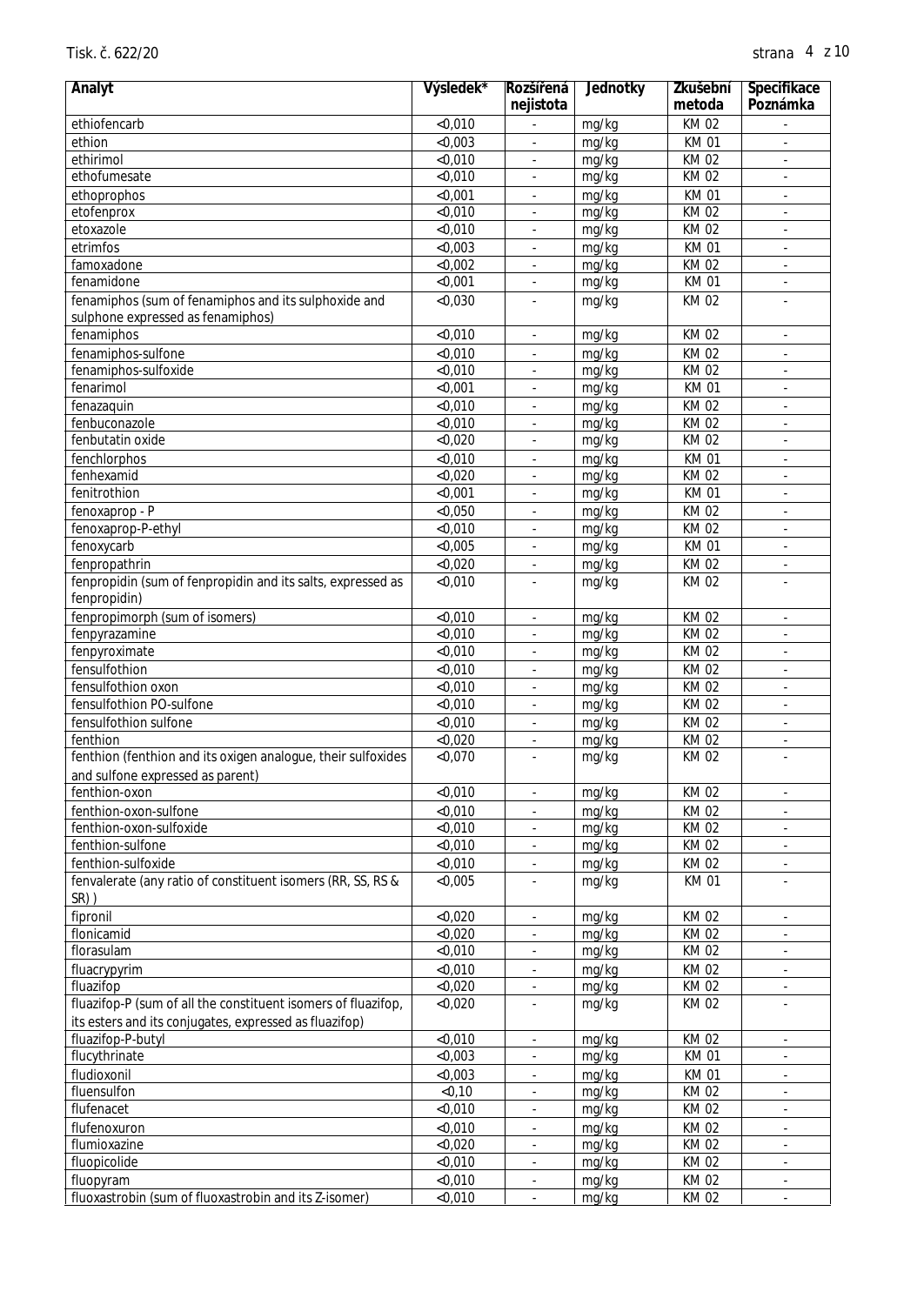| Analyt                                                        | Výsledek* | Rozší ená                    | Jednotky | Zkušební    | Specifikace              |
|---------------------------------------------------------------|-----------|------------------------------|----------|-------------|--------------------------|
|                                                               |           | nejistota                    |          | metoda      | Poznámka                 |
| fluquinconazole                                               | < 0,004   |                              | mg/kg    | KM 02       |                          |
| flurochloridone (sum of cis- and trans- isomers)              | < 0,010   | ÷.                           | mg/kg    | KM 02       | ÷,                       |
| fluroxypyr                                                    | < 0,050   |                              | mg/kg    | <b>KM02</b> | ÷,                       |
| fluroxypyr (sum of fluroxypyr, its salts, its esters, and its | < 0,050   |                              | mg/kg    | <b>KM02</b> |                          |
| conjugates, expressed as fluroxypyr)                          |           |                              |          |             |                          |
| flusilazole                                                   | < 0,010   | ÷.                           | mg/kg    | KM 02       | ÷,                       |
| flutolanil                                                    | < 0,020   |                              | mg/kg    | <b>KM02</b> |                          |
| flutriafol                                                    | < 0,020   |                              | mg/kg    | <b>KM02</b> |                          |
| fluxapyroxad                                                  | < 0,010   |                              | mg/kg    | <b>KM02</b> | ÷.                       |
| fonofos                                                       | < 0,003   | ä,                           | mg/kg    | KM 01       | ÷,                       |
| foramsulfuron                                                 | < 0,020   | ä,                           | mg/kg    | KM 02       | ÷,                       |
| formetanate: sum of formetanate and its salts expressed       | < 0,010   |                              | mg/kg    | KM 02       | ä,                       |
| as formetanate(hydrochloride)                                 |           |                              |          |             |                          |
| formothion                                                    | < 0,020   | $\blacksquare$               | mg/kg    | <b>KM02</b> | ä,                       |
| fosthiazate                                                   | < 0,010   |                              | mg/kg    | <b>KM02</b> | $\overline{\phantom{a}}$ |
| furathiocarb                                                  | < 0,010   |                              | mg/kg    | KM 02       | ÷,                       |
| haloxyfop                                                     | < 0,020   |                              | mg/kg    | KM 02       | ÷,                       |
| haloxyfop (sum of haloxyfop, its esters, salts and            | < 0,020   |                              | mg/kg    | <b>KM02</b> |                          |
| conjugates expressed as haloxyfop (sum of the R- and S-       |           |                              |          |             |                          |
| isomers at any ratio))                                        |           |                              |          |             |                          |
| haloxyfop-ethoxyethyl                                         | < 0,010   | $\overline{\phantom{a}}$     | mg/kg    | <b>KM02</b> | $\overline{\phantom{a}}$ |
| haloxyfop-methyl                                              | < 0,010   |                              | mg/kg    | <b>KM02</b> |                          |
| heptachlor                                                    | < 0,005   | ÷.                           | mg/kg    | <b>KM01</b> | ÷.                       |
| heptachlor (sum of heptachlor and heptachlor epoxide          | < 0,055   |                              | mg/kg    | <b>KM01</b> |                          |
| expressed as heptachlor)                                      |           |                              |          |             |                          |
| heptachlorepoxide cis                                         | < 0,025   |                              | mg/kg    | <b>KM01</b> |                          |
| heptachlorepoxide trans                                       | < 0,025   |                              | mg/kg    | <b>KM01</b> | ÷.                       |
| heptenophos                                                   | $<$ 0,001 | ÷,                           | mg/kg    | <b>KM01</b> | ÷,                       |
| hexachlorobenzene                                             | < 0,001   | ä,                           | mg/kg    | <b>KM01</b> | ä,                       |
| hexachlorocyclohexane (HCH), alpha-isomer                     | < 0,003   | $\blacksquare$               | mg/kg    | <b>KM01</b> | $\blacksquare$           |
| hexachlorocyclohexane (HCH), beta-isomer                      | < 0,005   |                              | mg/kg    | <b>KM01</b> |                          |
| hexachlorocyclohexane (HCH), delta-isomer                     | < 0,003   | ä,                           | mg/kg    | <b>KM01</b> | ä,                       |
| hexaconazole                                                  | < 0.020   |                              | mg/kg    | KM 02       | ÷,                       |
| hexazinone                                                    | < 0,010   |                              | mg/kg    | KM 02       | $\overline{\phantom{a}}$ |
| hexythiazox                                                   | < 0,010   |                              | mg/kg    | KM 02       | ٠                        |
| imazalil                                                      | $<$ 0,010 |                              | mg/kg    | KM 02       | ÷.                       |
| imazamethabenz-methyl                                         | < 0,010   | ä,                           | mg/kg    | KM 02       | ä,                       |
| imazamox (sum of imazamox and its salts, expressed as         | < 0,020   |                              | mg/kg    | <b>KM02</b> |                          |
| imazamox)                                                     |           |                              |          |             |                          |
| imazapyr                                                      | < 0,010   | $\overline{\phantom{a}}$     | mg/kg    | KM 02       | $\overline{\phantom{a}}$ |
| imazaquin                                                     | < 0,020   |                              | mg/kg    | <b>KM02</b> |                          |
| imazethapyr                                                   | < 0,010   |                              | mg/kg    | KM 02       | ä,                       |
| imazosulfuron                                                 | < 0,020   |                              | mg/kg    | KM 02       | ä,                       |
| imidacloprid                                                  | <0,010    |                              | mg/kg    | <b>KM02</b> |                          |
| indoxacarb (sum of indoxacarb and its R enantiomer)           | < 0,020   |                              | mg/kg    | <b>KM02</b> | ÷,                       |
| iodosulfuron-methyl (sum of iodosulfuron-methyl and its       | < 0,020   |                              | mg/kg    | KM 02       |                          |
| salts, expressed as iodosulfuron-methyl)                      |           |                              |          |             |                          |
| iprodione                                                     | < 0,005   | $\overline{\phantom{a}}$     | mg/kg    | <b>KM01</b> | $\blacksquare$           |
| iprovalicarb                                                  | < 0,010   | $\overline{\phantom{a}}$     | mg/kg    | KM 02       | $\overline{\phantom{a}}$ |
| isocarbophos (ISO: isopropyl                                  | < 0, 50   |                              | mg/kg    | <b>KM02</b> |                          |
| O-(methoxyaminothiophosphoryl)salicylate)                     |           |                              |          |             |                          |
| isofenphos                                                    | < 0,005   |                              | mg/kg    | <b>KM01</b> | ä,                       |
| isofenphos-methyl                                             | < 0,010   |                              | mg/kg    | <b>KM01</b> |                          |
| isoprocarb                                                    | < 0,020   |                              | mg/kg    | KM 02       |                          |
| isoprothiolane                                                | < 0,010   |                              | mg/kg    | <b>KM02</b> |                          |
| isoproturon                                                   | < 0,010   | ÷.                           | mg/kg    | KM 02       | ä,                       |
| isopyrazam                                                    | < 0,010   |                              | mg/kg    | KM 02       | $\blacksquare$           |
| kresoxim-methyl                                               | $<$ 0,001 | $\qquad \qquad \blacksquare$ | mg/kg    | <b>KM01</b> | $\overline{\phantom{a}}$ |
| lambda-cyhalothrin (includes gamma-cyhalothrin) (sum of       | < 0,003   |                              | mg/kg    | <b>KM01</b> |                          |
| R,S and S,R isomers)                                          |           |                              |          |             |                          |
| lenacil                                                       | < 0,010   |                              | mg/kg    | KM 02       |                          |
| lindane (gamma-isomer of hexachlorocyclohexane (HCH))         | < 0,003   |                              | mg/kg    | <b>KM01</b> |                          |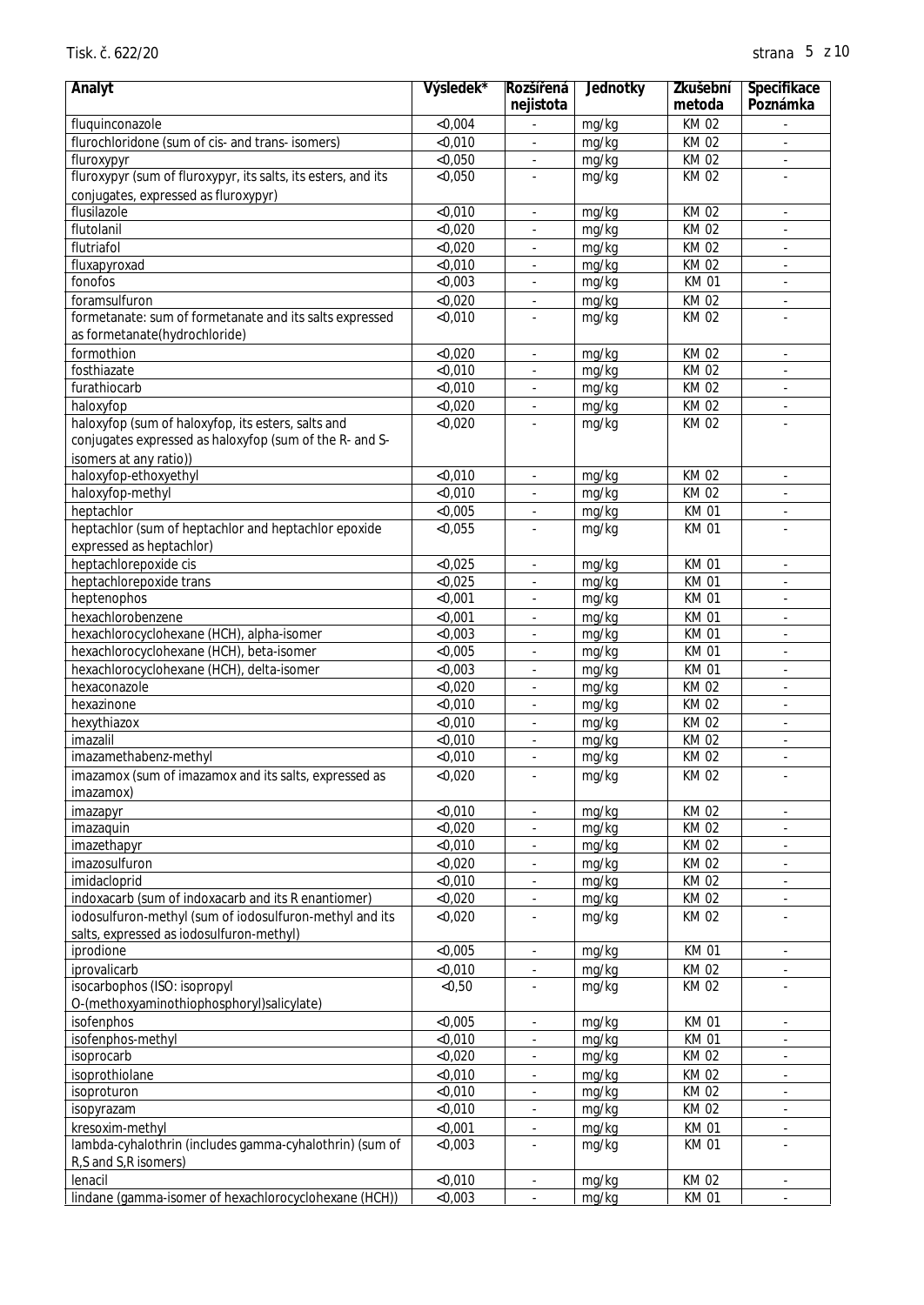| Analyt                                                    | Výsledek* | Rozší ená<br>nejistota   | Jednotky | Zkušební<br>metoda | Specifikace<br>Poznámka     |
|-----------------------------------------------------------|-----------|--------------------------|----------|--------------------|-----------------------------|
| linuron                                                   | < 0,010   |                          | mg/kg    | KM 02              |                             |
| lufenuron (any ratio of constituent isomers)              | < 0,020   | $\bar{\phantom{a}}$      | mg/kg    | KM 02              | $\sim$                      |
| malathion (sum of malathion and malaoxon expressed as     | < 0,020   |                          | mg/kg    | KM 02              |                             |
| malathion)                                                |           |                          |          |                    |                             |
| malaoxon                                                  | < 0,010   | $\blacksquare$           | mg/kg    | KM 02              | $\overline{\phantom{a}}$    |
| malathion                                                 | < 0,010   |                          | mg/kg    | KM 02              |                             |
| mandipropamid (any ratio of constituent isomers)          | < 0,010   |                          | mg/kg    | KM 02              |                             |
| mecarbam                                                  | < 0,010   | ÷,                       | mg/kg    | <b>KM02</b>        | $\overline{\phantom{a}}$    |
| mefenpyr-diethyl                                          | < 0,010   |                          | mg/kg    | KM 02              |                             |
| mepanipyrim                                               | < 0,010   |                          | mg/kg    | KM 02              |                             |
| mepanipyrim-2-hydroxypropyl                               | < 0,010   | ä,                       | mg/kg    | KM 02              | $\omega$                    |
| mepronil                                                  | < 0,010   | $\blacksquare$           | mg/kg    | KM 02              | $\blacksquare$              |
| metaflumizone (sum of E- and Z- isomers)                  | < 0,020   | ÷,                       | mg/kg    | KM 02              | ÷,                          |
| metalaxyl including other mixtures of constituent isomers | < 0,010   |                          | mg/kg    | KM 02              |                             |
| including metalaxyl-M (sum of isomers)                    |           |                          |          |                    |                             |
| metamitron                                                | $<$ 0,010 | Ĭ.                       | mg/kg    | KM 02              | ÷,                          |
| metamitron-desamino                                       | < 0,010   |                          | mg/kg    | KM 02              |                             |
| metazachlor                                               | < 0,005   |                          | mg/kg    | <b>KM01</b>        |                             |
| metconazole (sum of isomers)                              | < 0,010   |                          | mg/kg    | KM 02              |                             |
| methacrifos                                               | < 0,001   | ä,                       | mg/kg    | <b>KM01</b>        | $\mathcal{L}_{\mathcal{A}}$ |
| methamidophos                                             | < 0,005   | $\blacksquare$           | mg/kg    | <b>KM01</b>        | $\blacksquare$              |
| methidathion                                              | < 0,010   | ÷,                       | mg/kg    | KM 02              | $\overline{\phantom{a}}$    |
| methiocarb (sum of methiocarb and methiocarb sulfoxide    | < 0,030   |                          | mg/kg    | KM 02              |                             |
| and sulfone, expressed as methiocarb)                     |           |                          |          |                    |                             |
| methiocarb                                                | $<$ 0,010 | ä,                       | mg/kg    | KM 02              | ÷,                          |
| methiocarb-sulfone                                        | < 0,010   |                          | mg/kg    | KM 02              |                             |
| methiocarb-sulfoxide                                      | < 0,010   |                          | mg/kg    | KM 02              |                             |
| methomyl                                                  | < 0,020   | ä,                       | mg/kg    | KM 02              |                             |
| methoxychlor                                              | < 0,025   | $\bar{\phantom{a}}$      | mg/kg    | <b>KM01</b>        | $\mathcal{L}$               |
| methoxyfenozide                                           | < 0,010   | ÷,                       | mg/kg    | KM 02              | $\blacksquare$              |
| metobromuron                                              | < 0,010   | Ĭ.                       | mg/kg    | KM 02              | $\overline{\phantom{a}}$    |
| metolachlor                                               | < 0,010   | $\overline{\phantom{a}}$ | mg/kg    | KM 02              | $\overline{\phantom{a}}$    |
| metolcarb                                                 | < 0.020   | ÷,                       | mg/kg    | KM 02              | ÷,                          |
| metominostrobin                                           | $<$ 0,010 |                          | mg/kg    | <b>KM02</b>        |                             |
| metosulam                                                 | $<$ 0,010 | ÷,                       | mg/kg    | <b>KM02</b>        | $\overline{\phantom{a}}$    |
| metoxuron                                                 | < 0,010   |                          | mg/kg    | KM 02              |                             |
| metrafenone                                               | $<$ 0,010 | $\Box$                   | mg/kg    | KM 02              |                             |
| metribuzin                                                | < 0,020   |                          | mg/kg    | <b>KM02</b>        |                             |
| metsulfuron-methyl                                        | < 0,020   | $\Box$                   | mg/kg    | KM 02              | $\mathcal{L}$               |
| mevinphos (sum of E- and Z-isomers)                       | < 0,020   | ÷.                       | mg/kg    | KM 02              | $\blacksquare$              |
| monocrotophos                                             | < 0,010   | $\blacksquare$           | mg/kg    | KM 02              | $\blacksquare$              |
| monolinuron                                               | < 0,010   |                          | mg/kg    | KM 02              | $\overline{\phantom{a}}$    |
| monuron                                                   | < 0,020   |                          | mg/kg    | KM 02              | $\overline{\phantom{a}}$    |
| myclobutanil                                              | < 0,003   |                          | mg/kg    | <b>KM01</b>        | $\overline{\phantom{a}}$    |
| naled                                                     | < 0,020   |                          | mg/kg    | KM 02              | $\blacksquare$              |
| napropamide                                               | < 0,010   |                          | mg/kg    | KM 02              | $\blacksquare$              |
| neburon                                                   | < 0,010   |                          | mg/kg    | KM 02              |                             |
| nicosulfuron                                              | < 0,020   | ÷.                       | mg/kg    | KM 02              | $\mathcal{L}$               |
| nitenpyram                                                | < 0,010   | $\blacksquare$           | mg/kg    | KM 02              | $\blacksquare$              |
| nitrofen                                                  | < 0,003   | $\overline{\phantom{a}}$ | mg/kg    | KM 01              | $\blacksquare$              |
| norflurazon                                               | < 0,010   |                          | mg/kg    | KM 02              | $\blacksquare$              |
| novaluron                                                 | < 0,010   |                          | mg/kg    | KM 02              | $\overline{\phantom{a}}$    |
| nuarimol                                                  | < 0,003   | $\overline{\phantom{a}}$ | mg/kg    | <b>KM01</b>        | $\overline{\phantom{a}}$    |
| omethoate                                                 | < 0,010   |                          | mg/kg    | KM 02              | $\blacksquare$              |
| orthosulfamuron                                           | < 0,010   |                          | mg/kg    | KM 02              | $\blacksquare$              |
| oxadiargyl                                                | < 0,010   |                          | mg/kg    | KM 02              |                             |
| oxadixyl                                                  | < 0,010   | $\blacksquare$           | mg/kg    | KM 02              | $\blacksquare$              |
| oxamyl                                                    | < 0,010   | ä,                       | mg/kg    | KM 02              | $\blacksquare$              |
| oxamyl-oxime                                              | < 0,010   | $\overline{\phantom{a}}$ | mg/kg    | KM 02              | $\blacksquare$              |
| oxasulfuron                                               | < 0,010   | $\overline{\phantom{a}}$ | mg/kg    | KM 02              | $\blacksquare$              |
| oxychlordane                                              | < 0,025   | $\overline{\phantom{a}}$ | mg/kg    | <b>KM01</b>        | $\blacksquare$              |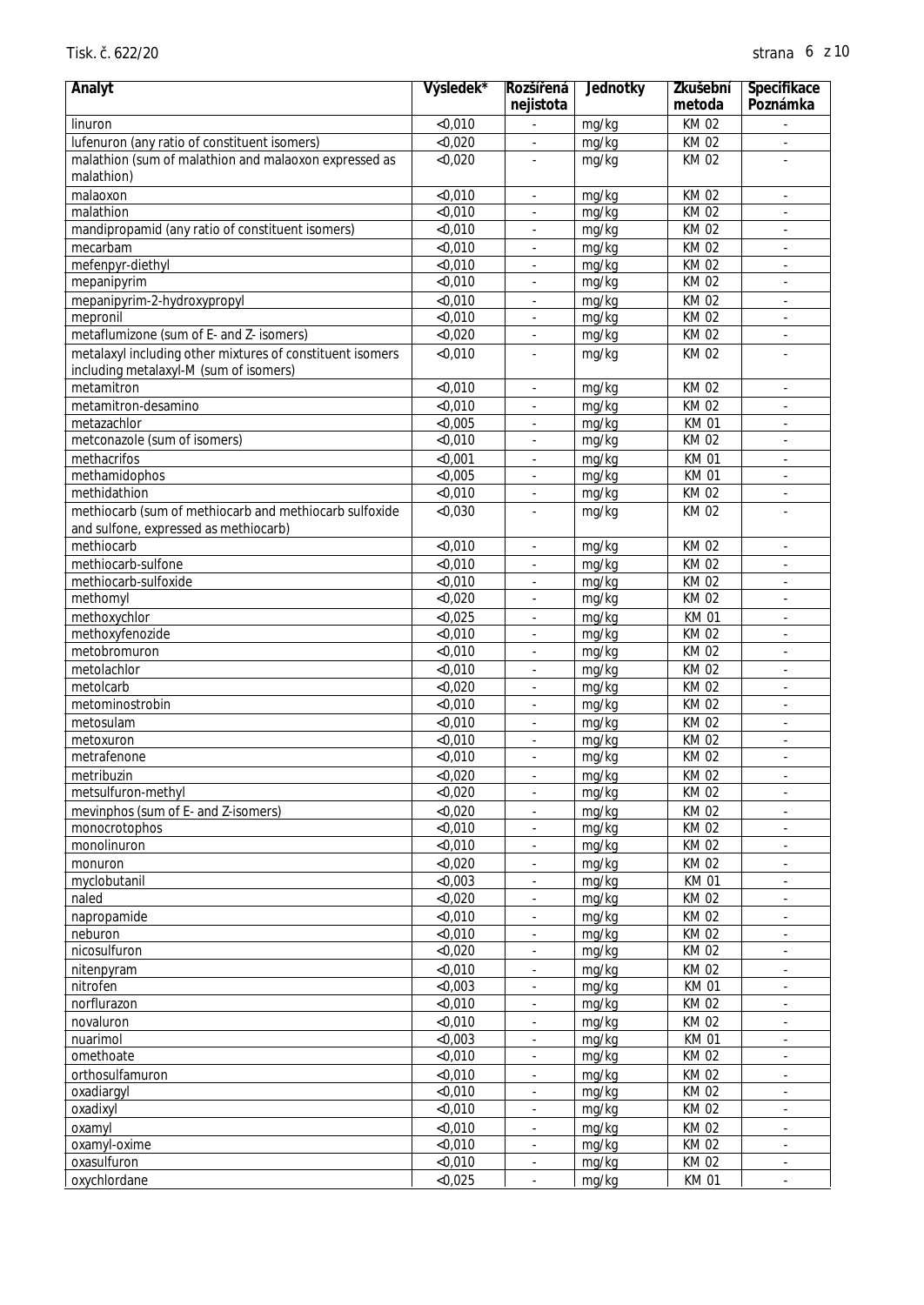| Analyt                                                                                   | Výsledek*          | Rozší ená                | Jednotky       | Zkušební                   | Specifikace                                |
|------------------------------------------------------------------------------------------|--------------------|--------------------------|----------------|----------------------------|--------------------------------------------|
|                                                                                          |                    | nejistota                |                | metoda                     | Poznámka                                   |
| oxydemeton-methyl (sum of oxydemeton-methyl and                                          | < 0,020            |                          | mg/kg          | KM 02                      |                                            |
| demeton-S-methylsulfone expressed as<br>oxydemeton-methyl)                               |                    |                          |                |                            |                                            |
| oxydemeton-methyl                                                                        | < 0.010            | $\overline{\phantom{a}}$ | mg/kg          | <b>KM02</b>                | $\overline{\phantom{a}}$                   |
| oxydemeton-methyl metabolite:                                                            | < 0,010            |                          | mg/kg          | KM 02                      |                                            |
| demethon-S-methylsulfone                                                                 |                    |                          |                |                            |                                            |
| oxyfluorfen                                                                              | < 0,025            |                          | mg/kg          | <b>KM01</b>                | $\blacksquare$                             |
| paclobutrazol (sum of constituent isomers)                                               | < 0,010            |                          | mg/kg          | KM 02                      | $\overline{\phantom{a}}$                   |
| parathion                                                                                | < 0,010            |                          | mg/kg          | <b>KM01</b>                |                                            |
| paraoxon-ethyl                                                                           | < 0, 10            |                          | mg/kg          | <b>KM01</b>                | $\blacksquare$                             |
| parathion-methyl                                                                         | < 0,025            | $\overline{\phantom{a}}$ | mg/kg          | <b>KM01</b>                | $\overline{\phantom{a}}$                   |
| penconazole (sum of constituent isomers)<br>pencycuron                                   | < 0,005<br>< 0,010 | ÷,                       | mg/kg<br>mg/kg | <b>KM01</b><br>KM 02       | $\blacksquare$<br>$\blacksquare$           |
| pendimethalin                                                                            | < 0,010            |                          | mg/kg          | <b>KM01</b>                | $\blacksquare$                             |
| penflufen                                                                                | < 0,010            |                          | mg/kg          | KM 02                      | $\overline{\phantom{a}}$                   |
| penoxsulam                                                                               | < 0,010            |                          | mg/kg          | KM 02                      | $\overline{\phantom{a}}$                   |
| penthiopyrad                                                                             | < 0,010            |                          | mg/kg          | KM 02                      | $\blacksquare$                             |
| permethrin (sum of isomers)                                                              | < 0,005            |                          | mg/kg          | <b>KM01</b>                |                                            |
| pethoxamid                                                                               | < 0,010            | ä,                       | mg/kg          | <b>KM02</b>                | $\blacksquare$                             |
| phenmedipham                                                                             | < 0,010            | ÷.                       | mg/kg          | <b>KM02</b>                | $\blacksquare$                             |
| phenothrin (phenothrin including other mixtures of                                       | < 0,010            |                          | mg/kg          | KM 02                      | ÷,                                         |
| constituent isomers (sum of isomers))                                                    |                    |                          |                |                            |                                            |
| phenthoate                                                                               | < 0,004            | ÷,                       | mg/kg          | <b>KM01</b>                | $\Box$                                     |
| phorate (sum of phorate, its oxygen analogue and their<br>sulfones expressed as phorate) | < 0,070            |                          | mg/kg          | <b>KM02</b>                |                                            |
| phorate                                                                                  | < 0,020            |                          | mg/kg          | KM 02                      | $\overline{\phantom{a}}$                   |
| phorate-oxon                                                                             | < 0,010            |                          | mg/kg          | <b>KM02</b>                |                                            |
| phorate-oxonsulfone                                                                      | < 0,010            |                          | mg/kg          | <b>KM02</b>                | $\blacksquare$                             |
| phorate-oxonsulfoxide                                                                    | < 0,010            | $\overline{\phantom{a}}$ | mg/kg          | <b>KM02</b>                | $\overline{\phantom{a}}$                   |
| phorate-sulfone                                                                          | < 0,010            | ÷,                       | mg/kg          | KM 02                      | $\blacksquare$                             |
| phorate-sulfoxide                                                                        | < 0,010            | ÷                        | mg/kg          | KM 02                      | $\blacksquare$                             |
| phosalone                                                                                | < 0,001            |                          | mg/kg          | <b>KM01</b>                | $\blacksquare$                             |
| phosmet (phosmet and phosmet oxon expressed as                                           | < 0,020            |                          | mg/kg          | <b>KM02</b>                |                                            |
| phosmet)                                                                                 |                    |                          |                |                            |                                            |
| phosmet                                                                                  | < 0,010<br>< 0,010 |                          | mg/kg<br>mg/kg | KM 02<br><b>KM02</b>       | $\overline{\phantom{a}}$                   |
| phosmet oxon<br>phosphamidon                                                             | $<$ 0,010          | ÷,                       | mg/kg          | KM 02                      | $\blacksquare$                             |
| phoxim                                                                                   | < 0,010            |                          | mg/kg          | <b>KM02</b>                |                                            |
| picloram                                                                                 | < 0,050            | $\overline{\phantom{a}}$ | mg/kg          | KM 02                      | $\blacksquare$                             |
| picolinafen                                                                              | < 0,010            |                          | mg/kg          | KM 02                      | $\blacksquare$                             |
| picoxystrobin                                                                            | < 0,010            |                          | mg/kg          | KM 02                      | $\blacksquare$                             |
| pinoxaden                                                                                | < 0,010            |                          | mg/kg          | KM 02                      | $\blacksquare$                             |
| piperonyl butoxide                                                                       | < 0,010            |                          | mg/kg          | KM 02                      | $\overline{\phantom{a}}$                   |
| pirimicarb                                                                               | < 0,010            |                          | mg/kg          | KM 02                      | $\blacksquare$                             |
| pirimicarb desmethyl                                                                     | $<$ 0,010          |                          | mg/kg          | KM 02                      |                                            |
| pirimiphos-ethyl<br>pirimiphos-methyl                                                    | < 0,003<br>< 0.003 |                          | mg/kg          | <b>KM01</b><br><b>KM01</b> |                                            |
| prochloraz (sum of prochloraz and its metabolites                                        | < 0,040            |                          | mg/kg<br>mg/kg | KM 02                      | $\blacksquare$<br>$\overline{\phantom{a}}$ |
| expressed as prochloraz)                                                                 |                    |                          |                |                            |                                            |
| prochloraz                                                                               | < 0,010            | $\overline{\phantom{a}}$ | mg/kg          | KM 02                      | $\blacksquare$                             |
| prochloraz metabolite: (BTS 44595)                                                       | < 0,010            |                          | mg/kg          | KM 02                      | $\overline{\phantom{a}}$                   |
| prochloraz metabolite: (BTS 44596)                                                       | < 0,020            |                          | mg/kg          | KM 02                      | $\blacksquare$                             |
| procymidone                                                                              | < 0,003            |                          | mg/kg          | <b>KM01</b>                |                                            |
| profenofos                                                                               | $<$ 0,005          |                          | mg/kg          | <b>KM01</b>                |                                            |
| prometon                                                                                 | < 0,010            |                          | mg/kg          | KM 02                      |                                            |
| prometryn                                                                                | < 0,010            | ÷.                       | mg/kg          | KM 02                      | $\Box$                                     |
| propachlor                                                                               | < 0,010            | ÷,                       | mg/kg          | KM 02                      | $\blacksquare$                             |
| propamocarb (sum of propamocarb and its salts,<br>expressed as propamocarb)              | < 0,010            |                          | mg/kg          | KM 02                      | $\blacksquare$                             |
| propaquizafop                                                                            | < 0,004            | $\blacksquare$           | mg/kg          | KM 02                      | $\blacksquare$                             |
| propargite                                                                               | < 0,005            |                          | mg/kg          | <b>KM01</b>                |                                            |
| propazine                                                                                | < 0,010            |                          | mg/kg          | KM 02                      |                                            |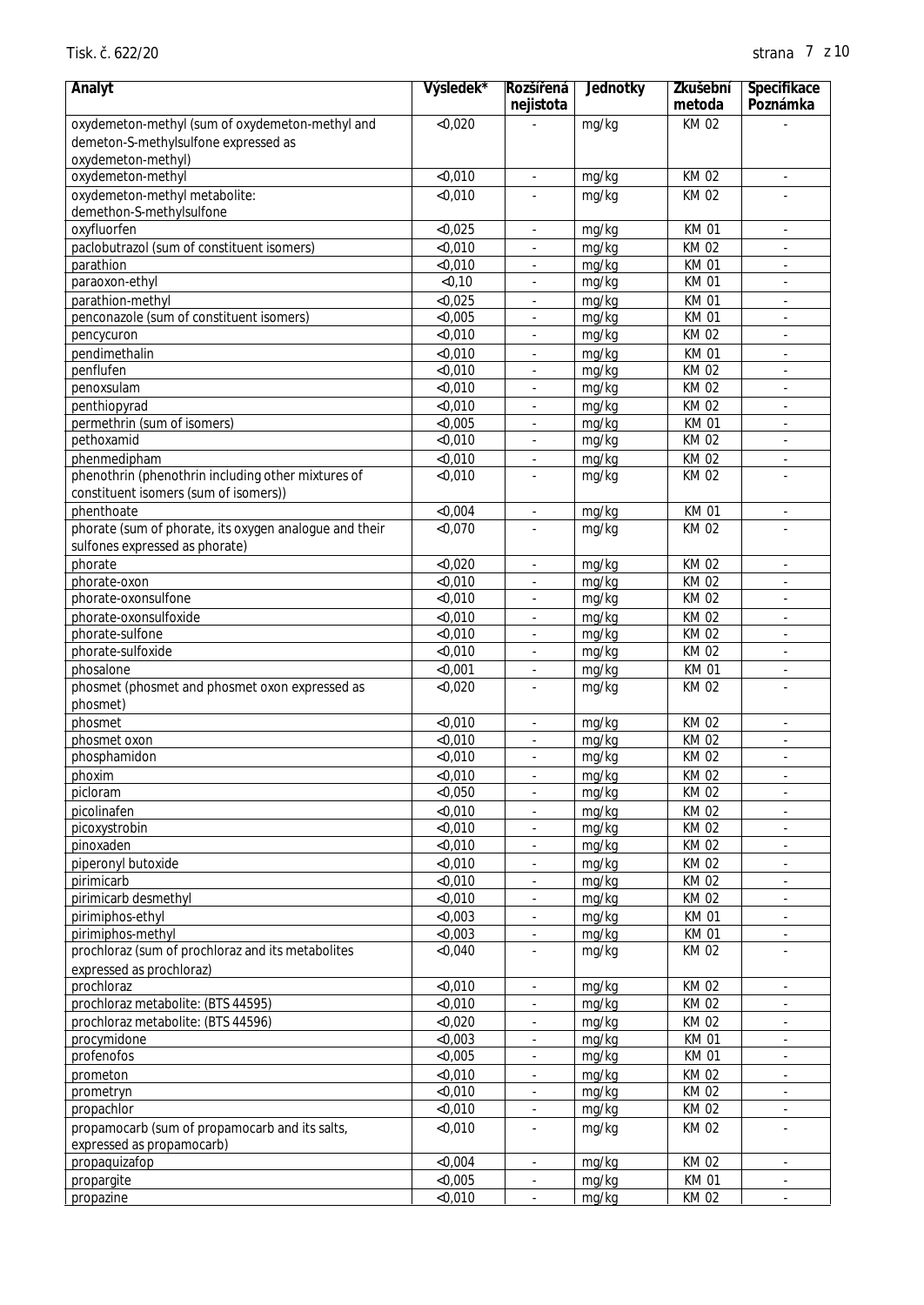| Analyt                                                          | Výsledek* | Rozší ená                | Jednotky | Zkušební    | Specifikace              |
|-----------------------------------------------------------------|-----------|--------------------------|----------|-------------|--------------------------|
|                                                                 |           | nejistota                |          | metoda      | Poznámka                 |
| propham                                                         | < 0,010   |                          | mg/kg    | <b>KM01</b> |                          |
| propiconazole (sum of isomers)                                  | < 0,020   |                          | mg/kg    | KM 02       | $\overline{\phantom{a}}$ |
| propoxur                                                        | < 0,010   | ÷,                       | mg/kg    | KM 02       | $\blacksquare$           |
| propoxycarbazone                                                | < 0,008   |                          | mg/kg    | KM 02       |                          |
| propyzamide                                                     | < 0,010   | ä,                       | mg/kg    | KM 02       | $\overline{\phantom{a}}$ |
| proquinazid                                                     | < 0,010   |                          | mg/kg    | KM 02       | ÷,                       |
| prosulfocarb                                                    | < 0,010   |                          | mg/kg    | KM 02       |                          |
| prothioconazole: prothioconazole-desthio                        | < 0,020   |                          | mg/kg    | KM 02       | $\blacksquare$           |
| prothiofos                                                      | < 0,001   | ä,                       | mg/kg    | <b>KM01</b> | ÷,                       |
| pyraclostrobin                                                  | < 0,010   | ä,                       | mg/kg    | <b>KM02</b> | ÷,                       |
| pyrazophos                                                      | < 0,001   | $\blacksquare$           | mg/kg    | <b>KM01</b> | $\blacksquare$           |
| pyrethrins                                                      | < 0,020   | $\overline{\phantom{a}}$ | mg/kg    | <b>KM02</b> | $\overline{\phantom{a}}$ |
| pyridaben                                                       | < 0,003   |                          | mg/kg    | <b>KM01</b> | ä,                       |
| pyridalyl                                                       | < 0,010   | $\overline{\phantom{a}}$ | mg/kg    | <b>KM02</b> | ÷.                       |
| pyridaphenthion                                                 | < 0,005   |                          | mg/kg    | <b>KM01</b> | ÷,                       |
| pyridate                                                        | < 0,010   |                          | mg/kg    | <b>KM02</b> |                          |
| pyrifenox                                                       | < 0,010   |                          | mg/kg    | KM 02       |                          |
| pyriofenone                                                     | < 0,010   |                          | mg/kg    | KM 02       | $\overline{\phantom{a}}$ |
| pyrimethanil                                                    | < 0,010   |                          | mg/kg    | KM 02       | ÷.                       |
| pyriproxyfen                                                    | < 0.010   | ä,                       | mg/kg    | <b>KM02</b> | ÷.                       |
| quinalphos                                                      | < 0,005   | $\blacksquare$           | mg/kg    | <b>KM01</b> | $\blacksquare$           |
| quinclorac                                                      | < 0,020   |                          | mg/kg    | KM 02       | ÷,                       |
| quinmerac                                                       | < 0,010   |                          | mg/kg    | KM 02       | $\overline{\phantom{a}}$ |
| quinoclamine                                                    | < 0,010   |                          | mg/kg    | KM 02       | ÷.                       |
| quinoxyfen                                                      | < 0,010   |                          | mg/kg    | KM 02       | $\overline{\phantom{a}}$ |
| quintozene                                                      | < 0,003   |                          | mg/kg    | <b>KM01</b> | $\blacksquare$           |
| quizalofop (sum of quizalofop, its salts, its esters (including | < 0,020   |                          | mg/kg    | KM 02       |                          |
| propaquizafop) and its conjugates, expressed as quizalofop      |           |                          |          |             |                          |
| (any ratio of constituent isomers))                             |           |                          |          |             |                          |
| quizalofop-P                                                    | < 0,020   | $\overline{\phantom{a}}$ | mg/kg    | KM 02       | $\blacksquare$           |
| quizalofop-P-ethyl                                              | < 0,010   |                          | mg/kg    | KM 02       |                          |
| resmethrin (resmethrin including other mixtures of              | < 0,020   |                          | mg/kg    | KM 02       | ä,                       |
| consituent isomers (sum of isomers))                            |           |                          |          |             |                          |
| rimsulfuron                                                     | < 0,020   |                          | mg/kg    | KM 02       | $\overline{\phantom{a}}$ |
| rotenone                                                        | < 0,020   |                          | mg/kg    | KM 02       |                          |
| sedaxane                                                        | < 0,004   | ä,                       | mg/kg    | <b>KM02</b> | ÷.                       |
| simazine                                                        | < 0.010   | $\blacksquare$           | mg/kg    | <b>KM02</b> | ä,                       |
| simetryn                                                        | $<$ 0,010 |                          | mg/kg    | <b>KM02</b> |                          |
| spinosad (spinosad, sum of spinosyn A and spinosyn D)           | < 0.040   | $\overline{\phantom{a}}$ | mg/kg    | KM 02       | $\blacksquare$           |
| spinosyn A                                                      | < 0,020   |                          | mg/kg    | KM 02       |                          |
| spinosyn D                                                      | < 0,020   |                          | mg/kg    | KM 02       |                          |
| spirodiclofen                                                   | < 0,020   |                          | mg/kg    | KM 02       | $\overline{\phantom{a}}$ |
| spiromesifen                                                    | < 0,020   |                          | mg/kg    | KM 02       | $\overline{\phantom{a}}$ |
| spirotetramat and its 4 metabolites BYI08330-enol,              | < 0,090   |                          | mg/kg    | KM 02       |                          |
| BYI08330-ketohydroxy, BYI08330-monohydroxy, and                 |           |                          |          |             |                          |
| BYI08330 enol-glucoside, expressed as spirotetramat             |           |                          |          |             |                          |
| spirotetramat                                                   | < 0,010   | $\blacksquare$           | mg/kg    | KM 02       | $\blacksquare$           |
| spirotetramat metabolite: BYI08330-enol                         | < 0,010   |                          | mg/kg    | KM 02       | $\overline{\phantom{a}}$ |
| spirotetramat metabolite: BYI08330 enol-glucoside               | < 0,010   | $\overline{\phantom{a}}$ | mg/kg    | KM 02       | $\blacksquare$           |
| spirotetramat metabolite:BYI08330-ketohydroxy                   | < 0,050   |                          | mg/kg    | KM 02       | $\overline{\phantom{a}}$ |
| spirotetramat metabolite: BYI08330-monohydroxy                  | < 0,010   |                          | mg/kg    | KM 02       | $\overline{\phantom{a}}$ |
| spiroxamine (sum of isomers)                                    | < 0,010   |                          | mg/kg    | KM 02       | ۰                        |
| sulfosulfuron                                                   | < 0,010   |                          | mg/kg    | KM 02       |                          |
| sulfotep                                                        | $<$ 0,001 | $\blacksquare$           | mg/kg    | <b>KM01</b> | $\blacksquare$           |
| sulfoxaflor (sum of isomers)                                    | < 0,020   |                          | mg/kg    | KM 02       | ä,                       |
| tau-fluvalinate                                                 | < 0,010   | $\blacksquare$           | mg/kg    | KM 02       | ÷,                       |
| tebuconazole                                                    | $<$ 0,001 | $\blacksquare$           | mg/kg    | <b>KM01</b> | ٠                        |
| tebufenozide                                                    | < 0,010   |                          | mg/kg    | KM 02       | $\overline{\phantom{a}}$ |
| tebufenpyrad                                                    | < 0,010   | $\overline{\phantom{a}}$ | mg/kg    | KM 02       | $\overline{\phantom{a}}$ |
| tecnazene                                                       | $<$ 0,001 |                          | mg/kg    | KM 01       | $\overline{\phantom{a}}$ |
| teflubenzuron                                                   | < 0,050   |                          | mg/kg    | KM 02       | ٠                        |
| tefluthrin                                                      | $<$ 0,001 |                          | mg/kg    | <b>KM01</b> |                          |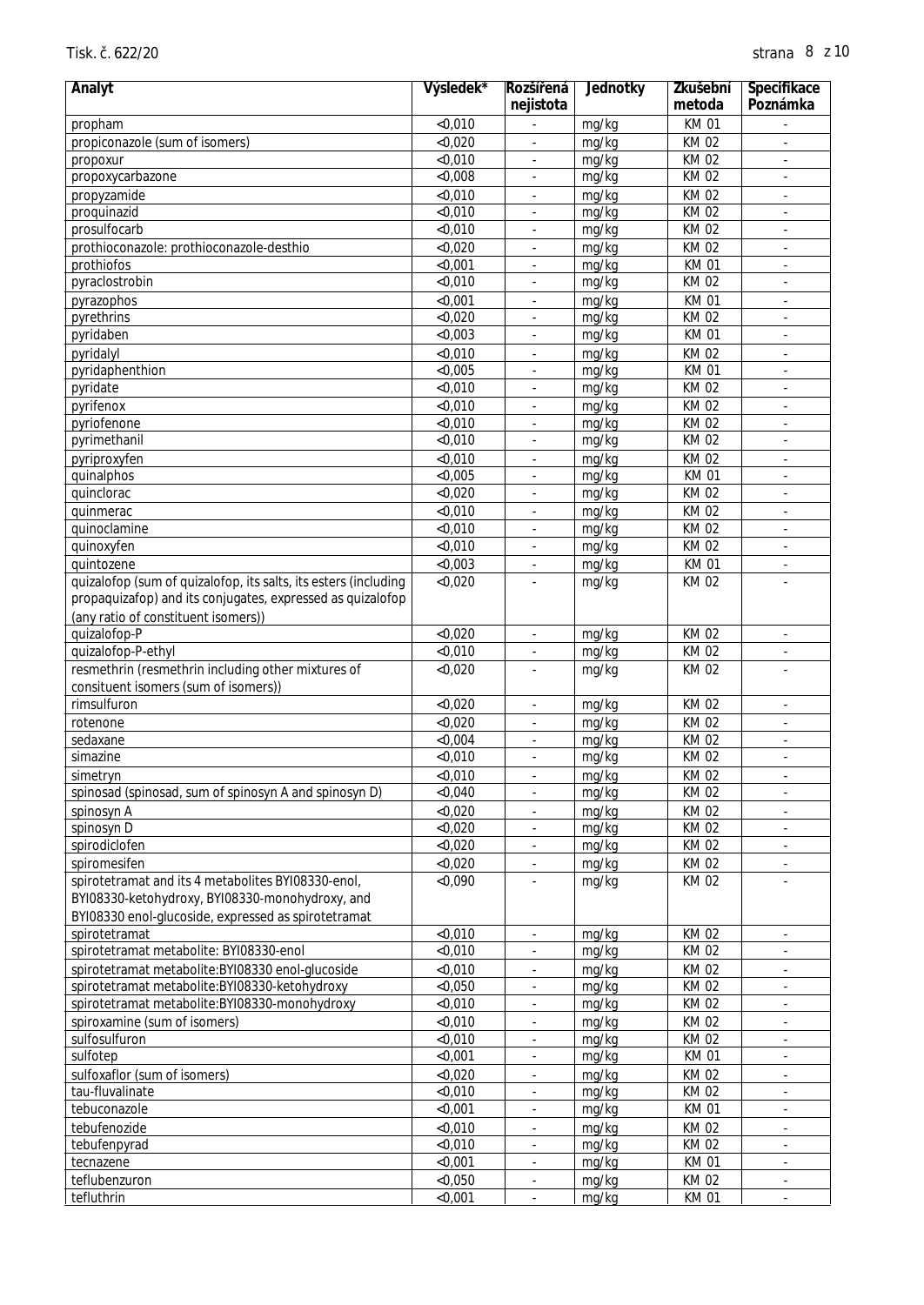| Analyt                                                 | Výsledek*          | Rozší ená                | Jednotky | Zkušební    | Specifikace              |
|--------------------------------------------------------|--------------------|--------------------------|----------|-------------|--------------------------|
|                                                        |                    | nejistota                |          | metoda      | Poznámka                 |
| temephos                                               | < 0,010            |                          | mg/kg    | <b>KM02</b> |                          |
| tepraloxydim                                           | < 0,020            |                          | mg/kg    | <b>KM02</b> | ÷.                       |
| terbufos                                               | < 0,001            | ÷,                       | mg/kg    | <b>KM01</b> | $\sim$                   |
| terbufos-sulfone                                       | < 0,010            | $\overline{\phantom{a}}$ | mg/kg    | KM 02       | $\bar{\phantom{a}}$      |
| terbufos-sulfoxide                                     | $\overline{0,010}$ |                          | mg/kg    | KM 02       | $\sim$                   |
| terbuthylazine                                         | < 0,010            | $\blacksquare$           | mg/kg    | KM 02       | $\blacksquare$           |
| terbutryn                                              | $<$ 0,010          | ä,                       | mg/kg    | <b>KM02</b> | ÷.                       |
| tetraconazole                                          | < 0,005            | L.                       | mg/kg    | <b>KM01</b> | $\mathcal{L}$            |
| tetradifon                                             | < 0.001            | L.                       | mg/kg    | <b>KM01</b> | $\sim$                   |
| tetramethrin                                           | < 0,020            |                          | mg/kg    | KM 02       |                          |
| thiabendazole                                          | < 0,010            | $\Box$                   | mg/kg    | <b>KM02</b> | $\mathcal{L}$            |
| thiacloprid                                            | < 0,010            | l,                       | mg/kg    | <b>KM02</b> | ÷,                       |
| thiamethoxam                                           | < 0,020            |                          | mg/kg    | <b>KM02</b> | J.                       |
| thifensulfuron-methyl                                  | < 0,020            | L,                       | mg/kg    | <b>KM02</b> | $\sim$                   |
| thiodicarb                                             | < 0,020            | ä,                       | mg/kg    | <b>KM02</b> | ÷.                       |
| thiometon                                              | < 0,005            | $\overline{\phantom{a}}$ | mg/kg    | KM 01       | $\omega$                 |
| thiophanate-methyl                                     | < 0,010            | ÷,                       | mg/kg    | <b>KM02</b> | $\overline{\phantom{a}}$ |
| tolclofos-methyl                                       | < 0,003            |                          | mg/kg    | <b>KM01</b> |                          |
| tolfenpyrad                                            | < 0,010            | l,                       | mg/kg    | <b>KM02</b> | $\overline{\phantom{a}}$ |
| tolylfluanid (sum of tolylfluanid and                  | < 0,050            | L,                       | mg/kg    | <b>KM02</b> |                          |
| dimethylaminosulfotoluidide expressed as tolylfluanid) |                    |                          |          |             |                          |
| tolylfluanid                                           | < 0,020            | ÷,                       | mg/kg    | KM 02       | $\overline{\phantom{a}}$ |
| tolylfluanid metabolite: dimethylaminosulfotoluidide   | < 0,020            |                          | mg/kg    | <b>KM02</b> | $\overline{a}$           |
| (DMST)                                                 |                    |                          |          |             |                          |
| triadimefon                                            | < 0,003            | l,                       | mg/kg    | <b>KM01</b> | ÷,                       |
| triadimenol (any ratio of constituent isomers)         | < 0,050            |                          | mg/kg    | <b>KM01</b> | J.                       |
| triasulfuron                                           | $\sqrt{0.010}$     | $\overline{\phantom{a}}$ | mg/kg    | <b>KM02</b> | $\sim$                   |
| triazophos                                             | < 0,001            | $\sim$                   | mg/kg    | <b>KM01</b> | $\sim$                   |
| trichlorfon                                            | < 0,010            |                          | mg/kg    | <b>KM02</b> | $\sim$                   |
| tricyclazole                                           | < 0,010            | $\blacksquare$           | mg/kg    | <b>KM02</b> | $\blacksquare$           |
| trifloxystrobin                                        | < 0,010            |                          | mg/kg    | <b>KM02</b> | ×,                       |
| triflumuron                                            | $\sqrt{0.020}$     | L.                       | mg/kg    | <b>KM02</b> | $\mathcal{L}$            |
| trifluralin                                            | < 0,001            | ÷,                       | mg/kg    | <b>KM01</b> | $\sim$                   |
| triforine                                              | < 0,020            |                          | mg/kg    | KM 02       |                          |
| trinexapac ethyl                                       | < 0,020            | $\sim$                   | mg/kg    | <b>KM02</b> | $\sim$                   |
| triticonazole                                          | $\overline{0,020}$ | L,                       | mg/kg    | <b>KM02</b> | $\sim$                   |
| tritosulfuron                                          | < 0,020            | L,                       | mg/kg    | <b>KM02</b> | $\sim$                   |
| valifenalate                                           | < 0,010            | $\overline{\phantom{a}}$ | mg/kg    | <b>KM02</b> | $\bar{\phantom{a}}$      |
| vamidothion                                            | < 0,010            | J.                       | mg/kg    | <b>KM02</b> | $\sim$                   |
| vamidothion sulfone                                    | < 0,020            | ä,                       | mg/kg    | KM 02       | ÷.                       |
| vamidothion sulfoxide                                  | < 0,010            | $\overline{\phantom{a}}$ | mg/kg    | KM 02       | ×.                       |
| vinclozolin                                            | < 0,005            | l,                       | mg/kg    | <b>KM01</b> | $\bar{\phantom{a}}$      |
| zoxamide                                               | < 0,010            | $\blacksquare$           | mg/kg    | <b>KM02</b> | ÷,                       |
| 2-phenylphenol                                         | $<$ 0,001          | $\sim$                   | mg/kg    | <b>KM01</b> |                          |

\* pokud je p ed hodnotou znaménko "<" pak koncentrace je nižší nežli tato hodnota, tj. pod mezí stanovitelnosti (LOQ)

Uvedená rozší ená nejistota byla vypo tena s použitím koeficientem rozší ení k=2, což odpovídá hladin spolehlivosti p ibližn 95 %. P i výpo tu a uvád ní nejistot se postupuje podle dokumentu EA-4/16 a píru ky Kvalimetrie 11 (EURACHEM CZ). Uvád né nejistoty nezahrnují nejistotu vzorkování. Pro posouzení shody s limitními hodnotami byly vzaty do úvahy nejistoty výsledk zkoušek podle Sm rnice ILAC-G8.

Bez písemného souhlasu Metrologické a zkušební laborato e nelze Protokol o zkouškách kopírovat jinak než celý.

Výsledky zkoušek se týkají pouze uvedeného zkušebního vzorku, jak byl laborato í pijat. Protokol o zkouškách nenahrazuje žádné jiné právní dokumenty. Laborato nenese odpov dnost za informace dodané zákazníkem, pokud mohou mít vliv na platnost výsledk.